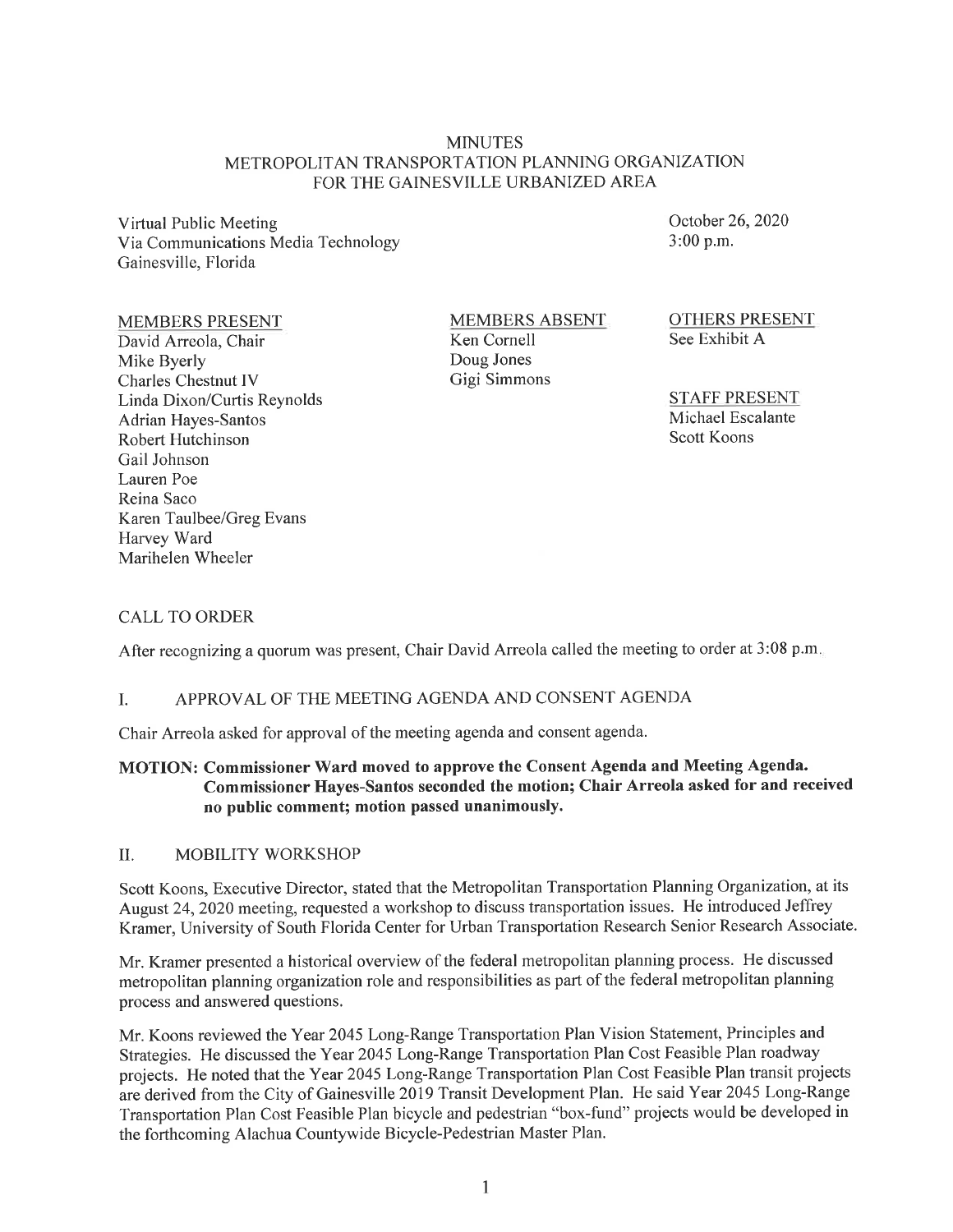Mr. Koons also reviewed the City of Gainesville East Gainesville Capital Improvement Projects table, which was a topic of discussion at the August 24, 2020 meeting. He stated that the transit projects would be addressed as part of the implementation of the Transit Development Plan and bicycle and pedestrian projects could be addressed as part of the development of the Alachua Countywide Bicycle-Pedestrian Master Plan.

Several members discussed transit issues, including fare-free transit service and paratransit service and firstmile and last-mile access to transit.

Phil Mann, interim City of Gainesville Assistant City Manager, and Jesus Gomez, Regional Transit System Director, discussed the fiscal impacts of fare-free services. Mr. Mann noted an ongoing first-mile and lastmile study.

Several members discussed midblock crossings on the State Highway System.

A member discussed incorporating protected bikelanes in the forthcoming Alachua Countywide Bicycle-Pedestrian Master Plan.

Several members discussed east-west mobility and mobility equity.

Chair Arreola opened the workshop for public comment.

Linda Dixon, University of Florida Planning Director, stated that the University of Florida needs to be included in discussions of transit funding and east-west connectors. She noted the SW 13th Street workshop.

Mary Alford spoke in support of member comments concerning fare-free transit and paratransit services, midblock crossings on the State Highway System, east-west mobility and mobility equity. She noted that copies of the presentations were not available.

Mr. Koons stated that the staff presentation and the Center for Urban Transportation Research presentation would be posted on the Metropolitan Transportation Planning Organization website.

After being notified that there were no more comments from the public, Chair Arreola closed the workshop.

# III. FLORJDA METROPOLITAN PLANNING ORGANIZATION ADVISORY COUNCIL

Mr. Koons asked the Metropolitan Transportation Planning Organization to appoint a voting representative and two alternate representatives to the Metropolitan Planning Organization Advisory Council for 2021. He noted that currently Commissioner Johnson serves as the voting representative and Commissioner Ward and Commissioner Wheeler serve as the alternate representatives.

Commissioner Gail Johnson noted that she was not receiving Metropolitan Planning Organization Advisory Council meeting notices.

## **MOTION: Mayor Poe moved to appoint Commissioner Ward as the voting representative and Commissioner Wheeler and Commissioner Hutchinson as the alternate representatives to the Florida Metropolitan Planning Organization Advisory Council. Commissioner Byerly seconded; Chair Arreola asked for and received no public comment; motion passed unanimously.**

# IV. NEXT METROPOLITAN TRANSPORTATION PLANNING ORGANIZATION MEETING

Chair Arreola announced that the next Metropolitan Transportation Planning Organization meeting is scheduled for December 14, 2020 at 5:00 p.m. He and Mr. Koons discussed the expiration of the Governor's order concerning exclusive virtual meetings and its impact on Metropolitan Transportation Planning Organization in-person meetings.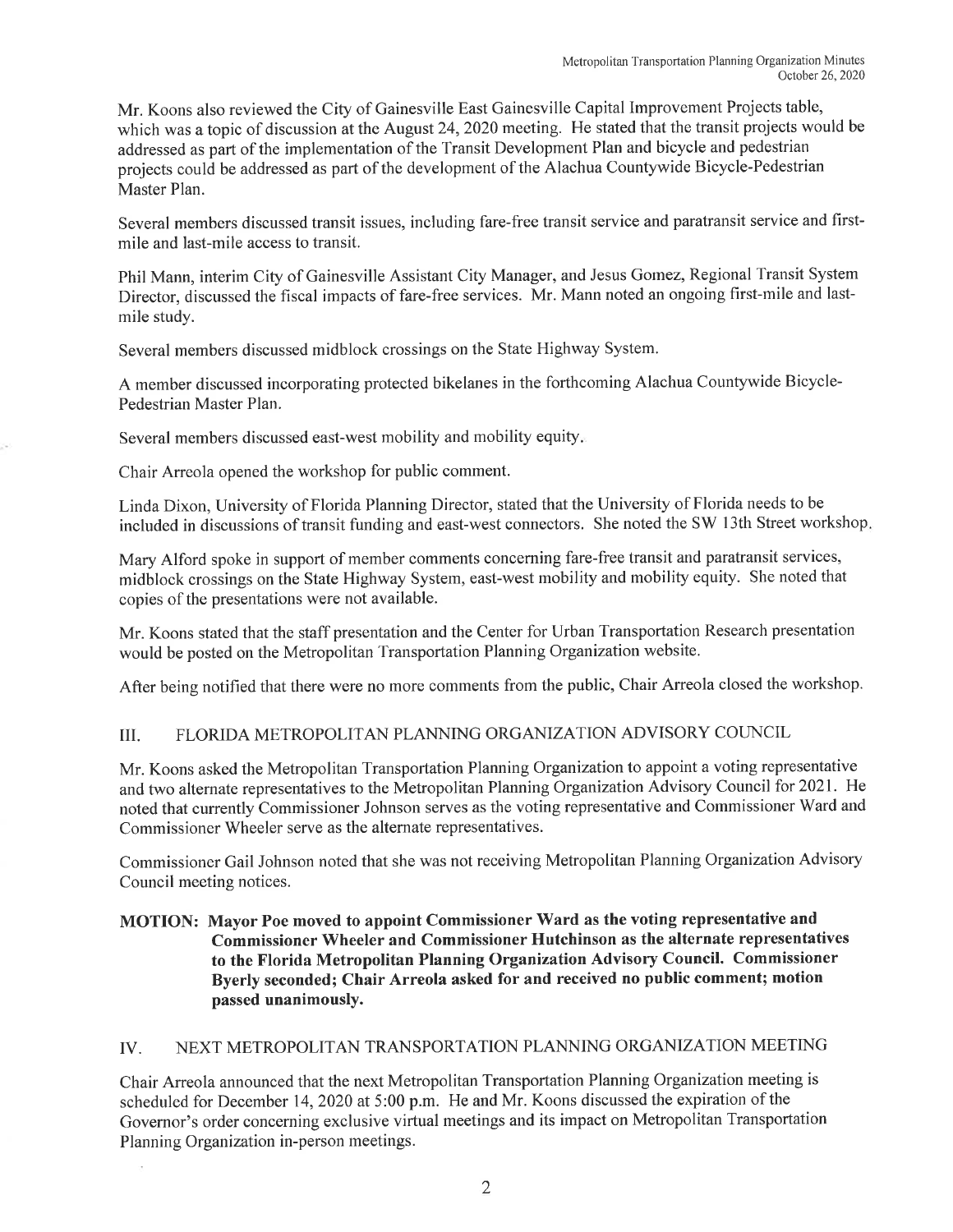### V. COMMENTS

# A. METROPOLITAN TRANSPORTATION PLANNING ORGANIZATION MEMBERS

Several member thanked Commissioners Byerly and Hutchinson for their contributions to the transportation planning process.

Commissioners Byerly and Hutchinson spoke concerning their tenures on the Metropolitan Transportation Planning Organization.

MOTION: Commissioner Ward moved to place on the next agenda discussion of:

- 1. Regional Transit System fare structure;
- 2. First-mile and last mile study;
- 3. Lighted signal crossing on the State Highway System;
- 4. West 13th Street as a complete street and University Avenue, South 2nd Avenue and South 4th Avenue for the University of Florida to East 25 Street; and
- 5. Transportation equity in the planning process.

Commissioner Byerly seconded and requested that previous Regional Transit System fare reports be provided to the members; Commissioner Ward accepted the friendly amendment.

### MOTION AS AMENDED

Commissioner Ward moved to place on the next agenda discussion of:

- 1. Regional Transit System fare structure and that members be provided previous Regional Transit System fare reports;
- 2. First-mile and last mile study;
- 3. Lighted signal crossing on the State Highway System;
- 4. West 13th Street as a complete street and University Avenue, South 2nd Avenue and South 4th Avenue for the University of Florida to East 25 Street; and
- 5. Transportation equity in the planning process.

Commissioner Byerly seconded; Chair Arreola asked for and received no public comment; motion passed unanimously.

### B. CITIZENS

There were no citizen comments.

C. CHAIR'S REPORT

There was no Chair's Report.

ADJOURNMENT

The meeting was adjourned at 5:07 p.m.

 $\frac{2}{2^{5}/21}$ 

Adrian Haves-Santos, Secretary/Treasurer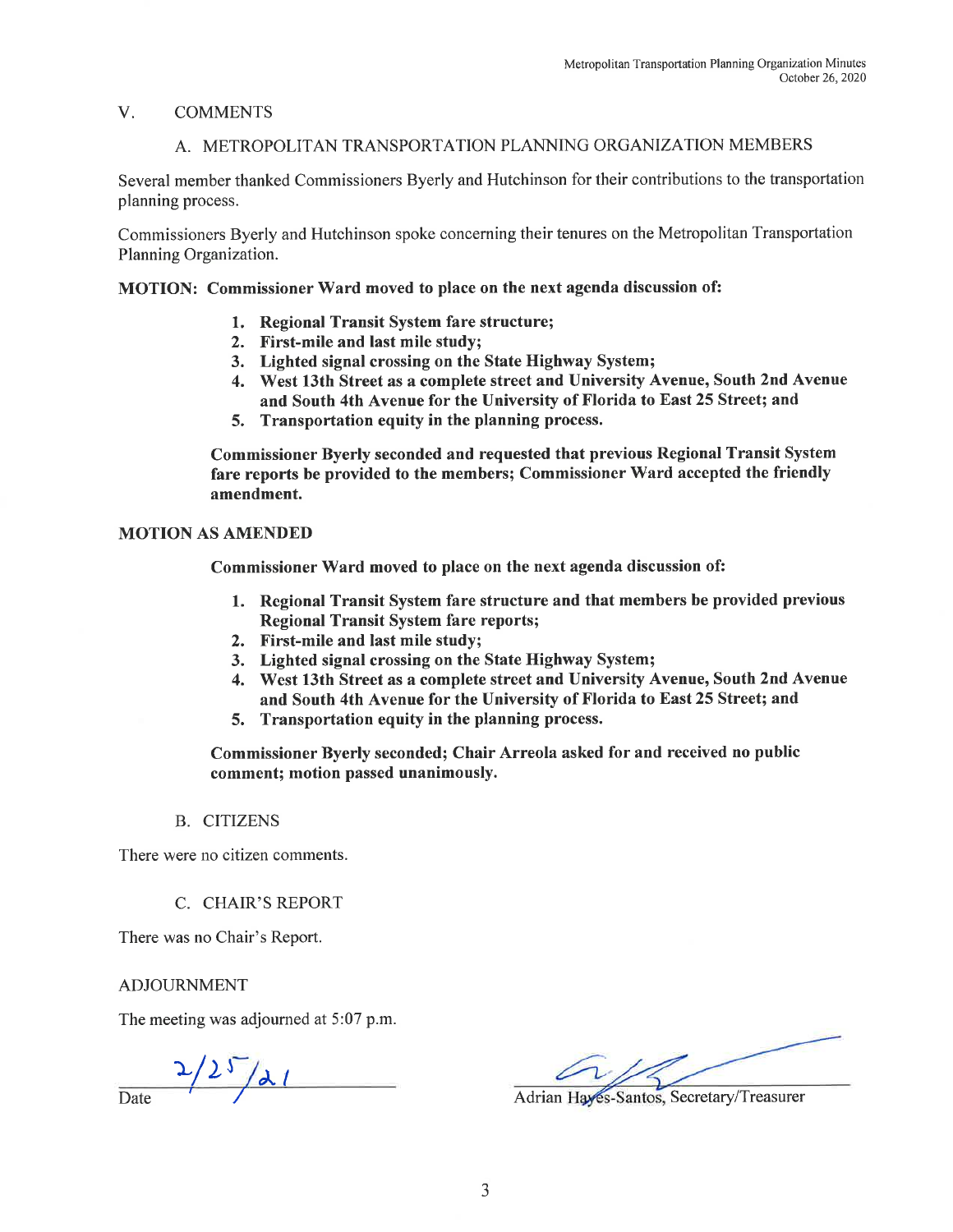# EXHIBIT A

### **Interested Citizens**

\*Mary Alford Brenda Anderson Daniela Gomez Jeff Kramer Loresa Krinos Pamela Marshal Trevor Poole

### Alachua County

Chris Dawson Corbin Hanson Joshua Massre Takumi Sullivan Sylvia Torres

### City of Gainesville

Lee Feldman Jesus Gomez Deborah Leistner Phil Mann Melisa McCreedy

### Florida Department of Transportation

Mari Schwabacher

\* Via telephone

# Spoke and provided written comments

t:\mike\em21 \mtpo\minutes\oct26min.doc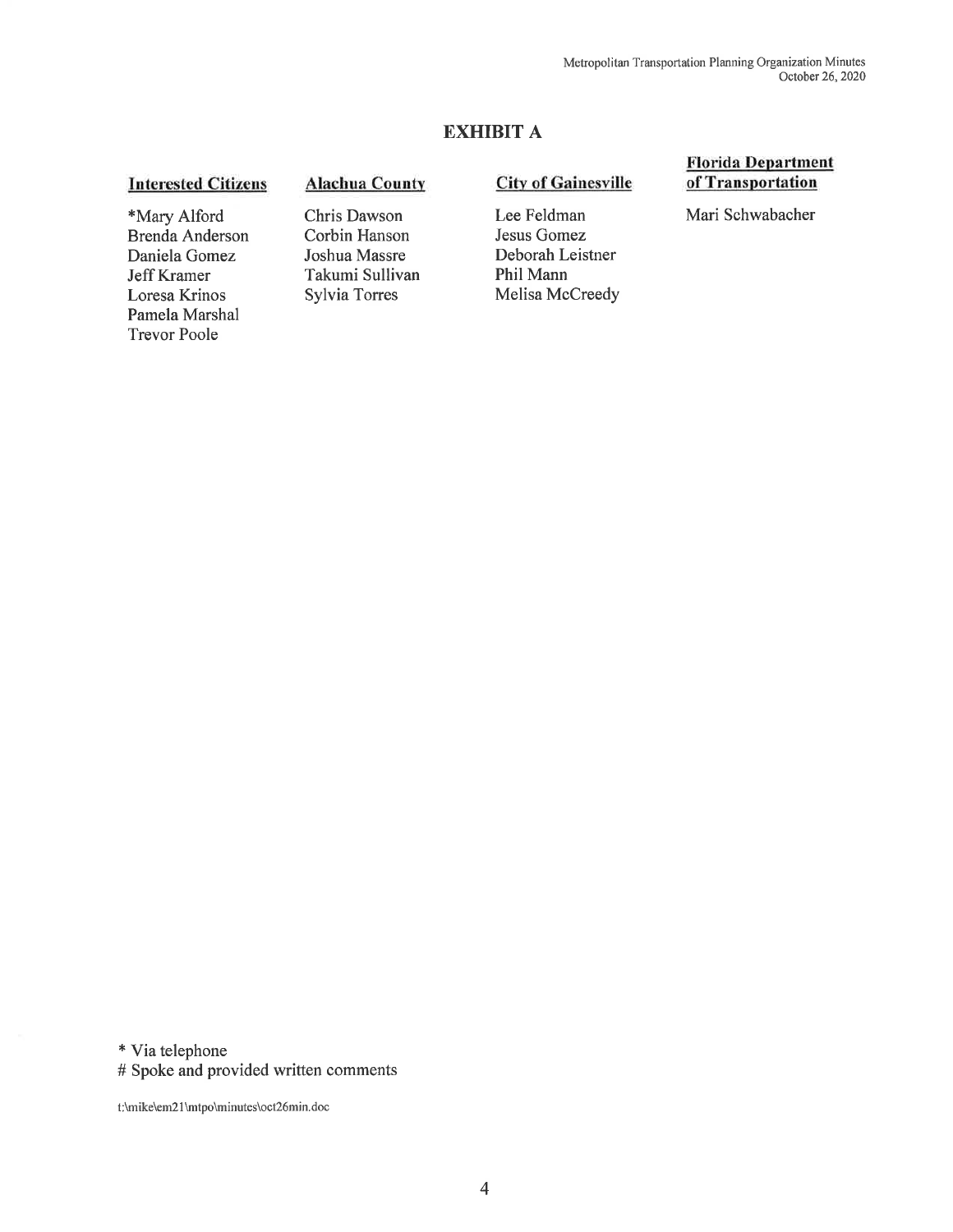

Serving Alachua Bradford • Columbia Dixie • Gilchrist • Hamilton Lafayette • Levy • Madison Suwannee • Taylor • Union Counties



2009 NW 67th Place, Gainesville, FL 32653 -1 603 • 352. 955. 2200

### CONSENT AGENDA METROPOLITAN TRANSPORTATION PLANNING ORGANIZATION FOR THE GAINESVILLE URBANIZED AREA

Virtual Public Meeting 3:00 p.m. Via Communications Media Technology Gainesville, Florida

October 26, 2020

### STAFF RECOMMENDATION

| Page $*7$  |      | <b>CA. 1 Minutes - August 24, 2020</b>                                                                                                                                                                                                                                                                                                                                    | <b>APPROVE MINUTES</b>                                       |  |
|------------|------|---------------------------------------------------------------------------------------------------------------------------------------------------------------------------------------------------------------------------------------------------------------------------------------------------------------------------------------------------------------------------|--------------------------------------------------------------|--|
|            |      | This set of Metropolitan Transportation Planning Organization minutes is ready for review.                                                                                                                                                                                                                                                                                |                                                              |  |
| Page $*21$ |      | CA. 2 2021 Meeting Schedule                                                                                                                                                                                                                                                                                                                                               | <b>APPROVE STAFF</b><br><b>RECOMMENDATION</b>                |  |
|            |      | The Metropolitan Transportation Planning Organization 2021 Meeting Schedule needs to<br>be approved.                                                                                                                                                                                                                                                                      |                                                              |  |
| Page $*25$ |      | CA. 3 Florida Department of Transportation<br>Tentative Five-Year Work Program 2021-22 to 2025-26                                                                                                                                                                                                                                                                         | <b>APPROVE STAFF</b><br><b>RECOMMENDATION</b>                |  |
|            |      | Authorize staff to provide comments to the Florida Department of Transportation concerning<br>its Tentative Work Program.                                                                                                                                                                                                                                                 |                                                              |  |
| Page $*27$ |      | CA. 4 Resolution 2020-08 -<br><b>Revised Section 5305(d) Grant Application</b><br>Revised Section 5305(d) Grant Resolution and<br><b>Public Transportation Agreement</b>                                                                                                                                                                                                  | <b>APPROVE RESOLUTION AND</b><br><b>AUTHORIZE SIGNATURES</b> |  |
|            |      | The Metropolitan Transportation Planning Organization will need to submit a revised grant<br>application to account for an anticipated adjustment in its Federal Transit Administration<br>Section 5305(d) funding allocation and needs to approve a resolution for and authorize the<br>Chair to sign the Public Transportation Agreement in order to receive the funds. |                                                              |  |
| Page #29   | CA.5 | Resolution 2020-09 -<br><b>Unified Planning Work Program Amendment -</b><br><b>Revised Section 5305(d) Grant Funding</b>                                                                                                                                                                                                                                                  | <b>APPROVE RESOLUTION AND</b><br><b>AUTHORIZE SIGNATURES</b> |  |
|            |      | The Metropolitan Transportation Planning Organization is anticipated to be awarded an<br>adjusted amount in its allocation of Federal Transit Administration Section 5305(d) funds<br>and needs to amend its Unified Planning Work program in order to receive the funds.                                                                                                 |                                                              |  |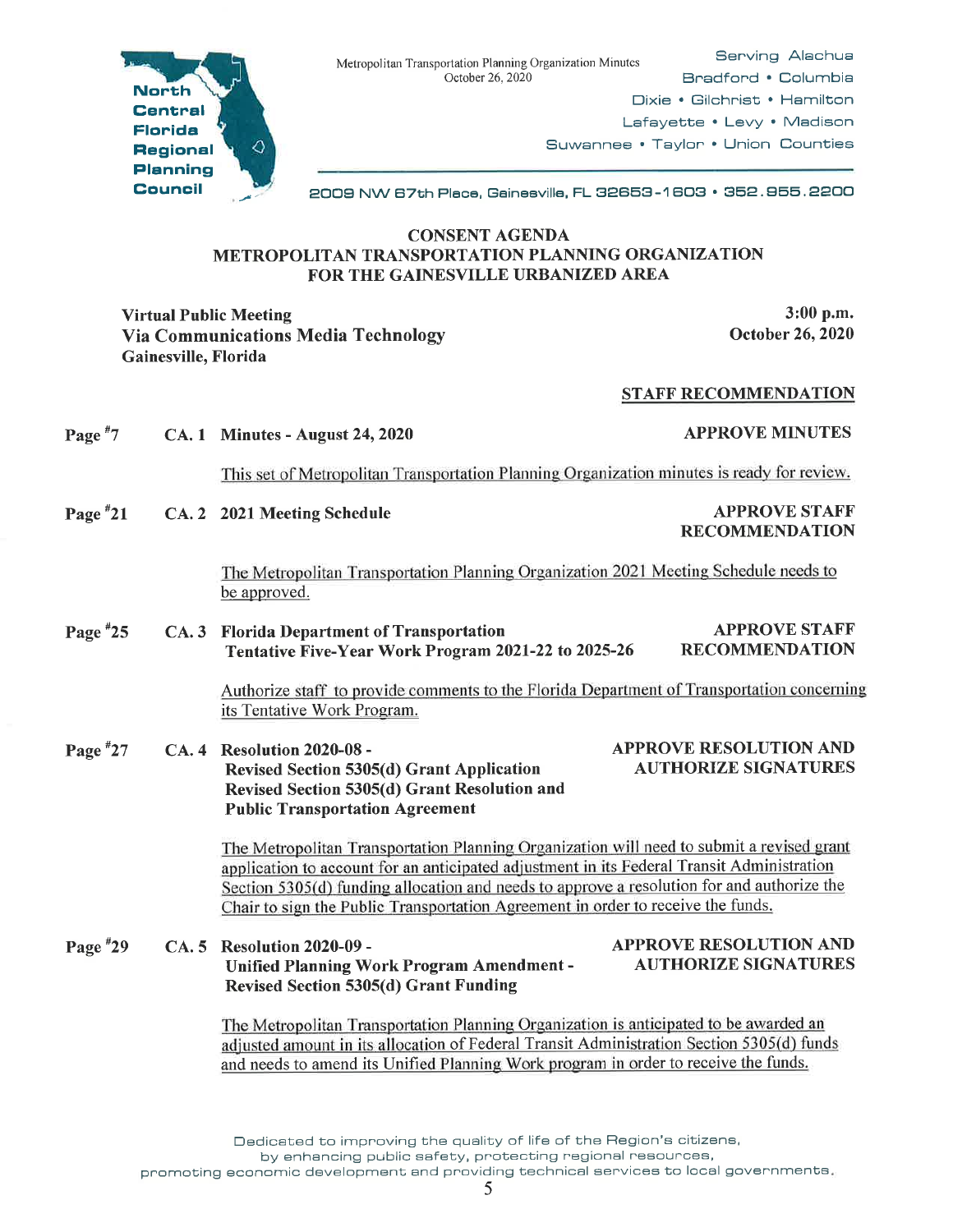| Page $*57$ | CA. 6 Transportation Alternatives Program/ |                                                            |
|------------|--------------------------------------------|------------------------------------------------------------|
|            |                                            | <b>Safe Routes to School/Shared-Use Nonmotorized Trail</b> |
|            |                                            | <b>Application Notices</b>                                 |

APPROVE STAFF RECOMMENDATION

The Florida Department of Transportation has notified agencies concerning the Transportation Alternatives Program/Safe Routes to School/Shared-Use Nonmotorized Trail grant application cycles.

Page  $*59$ CA. 7 Safety Performance Measures and Targets APPROVE STAFF RECOMMENDATION

> The Metropolitan Transportation Planning Organization needs to set safety performance measures and targets (see Exhibit 1).

Page #61 CA. 8 Proposed Amended Budget for Fiscal Year 2019-20 APPROVE STAFF RECOMMENDATION

> This amended budget will allow staff to monitor Metropolitan Transportation Planning Organization expenditures and make appropriate adjustments as needed.

#### Page #63 CA. 9 Alachua Countywide Bicycle-Pedestrian Master Plan APPROVE CONTRACT AND **Consultant Contract Authorization**

Alachua County. Citv of Gainesville and Universitv of Florida are jointly funding the development of this master plan which will be used, in part, to identify "box-funded" prioritized projects for the Year 2045 Long-Range Transportation Plan.

#### Page #69 CA. 10 Partnering with Florida Department of Transportation FOR INFORMATION ONLY A Resource Guide for Local Governments

The Florida Department of Transportation has recently published a resource guide for local governments.

Page #109 CA. 11 Transportation Disadvantaged Program - Status Report NO ACTION REQUIRED

> The Metropolitan Transportation Planning Organization has requested regular status reports concerning this program.